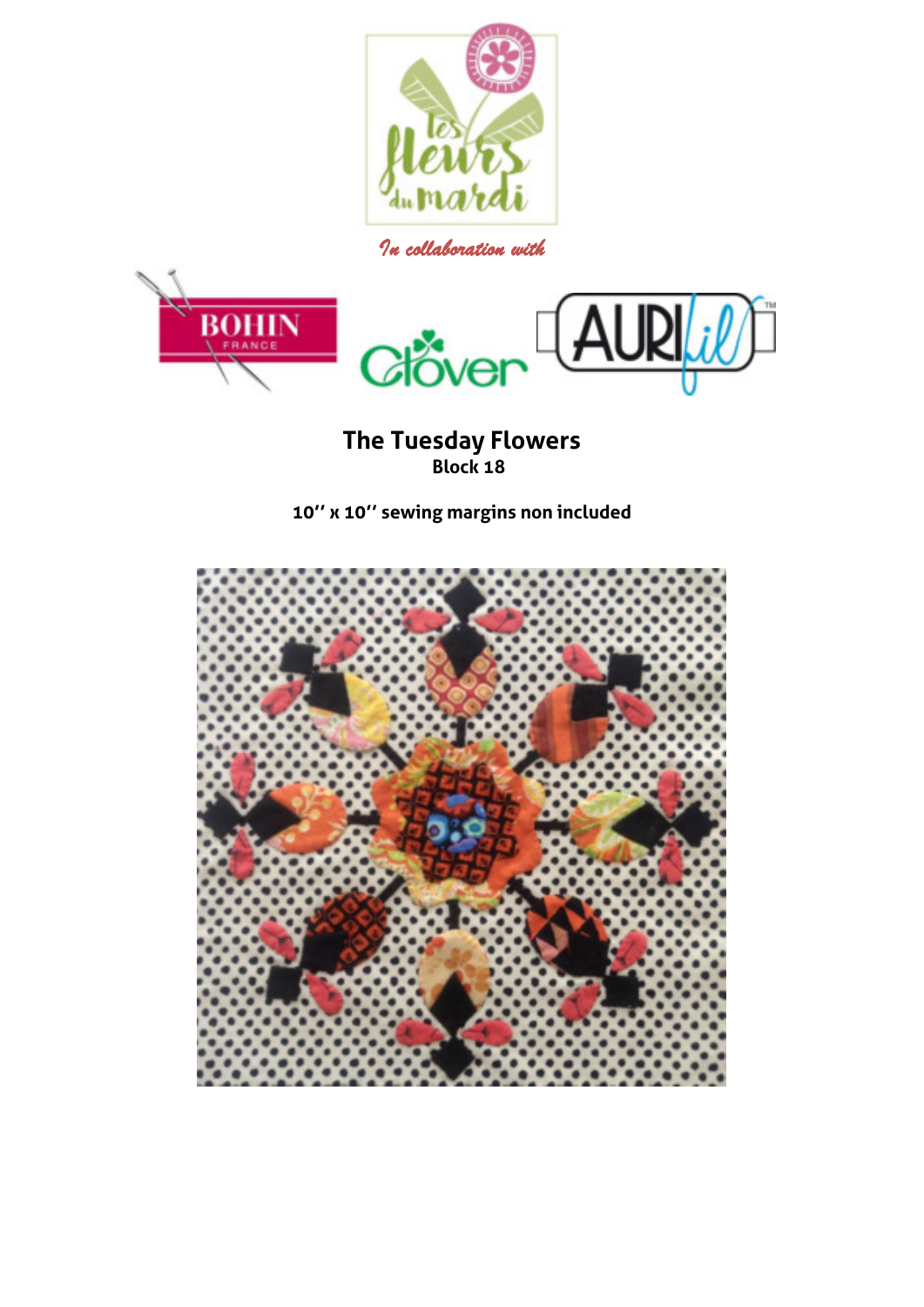## **General points:**

The given measures for cutting square A and stems include the  $\frac{1}{4}$ " sewing margins, rounded up to ½'' for both. For the appliqués, add your favorite sewing margin. *The measures on the plans are without the seams.*

## **Cutting:**

 **In a background fabric: 1 square A of 10 ½''**

 **In one fabric for the stems B: 1 strip of 1/2 '' x10''**

 **In one fabric : 8 pieces C and 8 pieces F** 

 **With an assortment of 8 fabrics: For each one, 1 piece D** 

**In a last fabric:** 

**16 pieces E** 

**BOHIN temporary glue pen ref 65504 BOHIN chalk pen: 3 leads R nº91472 CLOVER needle for appliqué n° 10 réf : 4971 AURIFIL 100% cotton threads which match the fabrics CLOVER mini ion 8003EU Freezer paper** 

## **Realisation:**

Pattern 1: Fold the square A on both its diagonals and medians. On the front of the square, report the 2 circles or the main lines of the pattern with the PDF file.



Sch<sub>1</sub>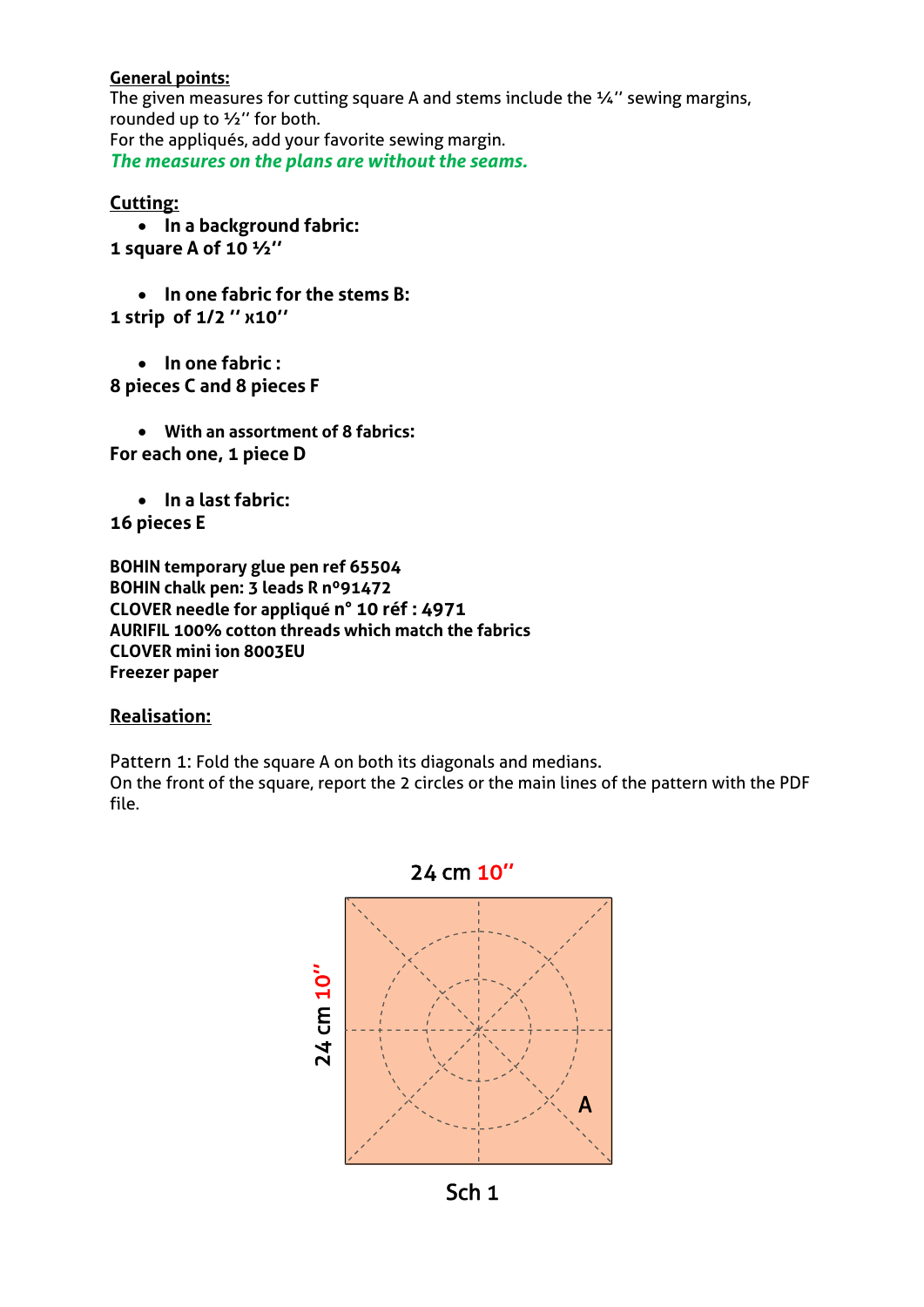Pattern 2: According to your favorite method, make the appliqués by following the order of the templates. Applique stems B, flowers C and D and pieces E and F in place.





Patterns 3 and 4: Finally applique pieces G,H and I.